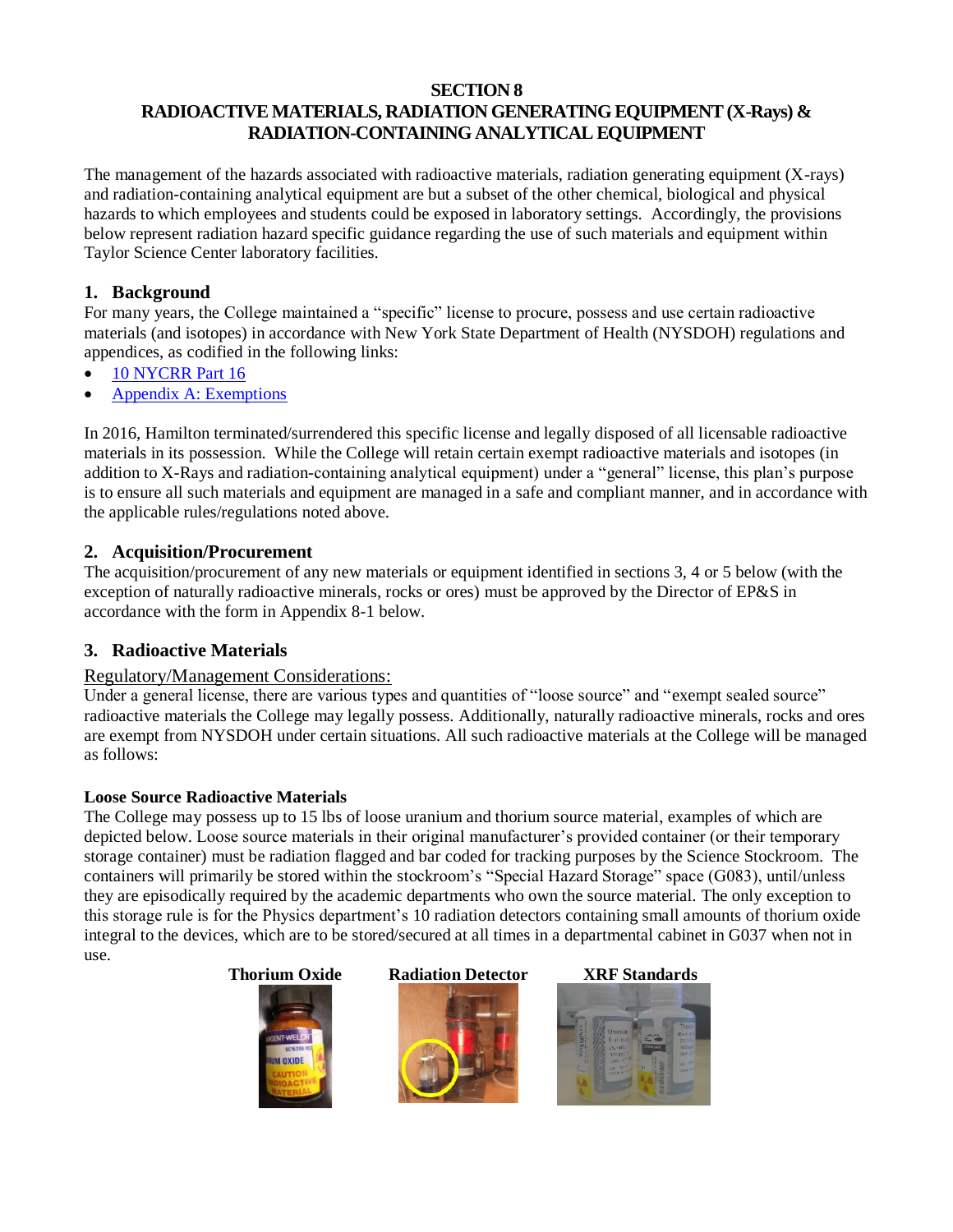#### Safety Considerations with Loose Source Radioactive Materials:

Loose source radioactive materials, by the very nature of the College's ability to possess them under the 15 lb threshold without a special license, are typically more hazardous from a chemical perspective as opposed to their radioactivity. As a general rule, these materials may exert their toxic (and residual radioactive) effects only if they gain entry into the body via inhalation or ingestion routes of exposure. In order to prevent personnel exposure to loose source radioactive materials, adhere to the following:

- Personnel actively using loose source radioactive materials will be trained and in immediate possession of the respective SDS or MSDS for the product, and the SDS/MSDS will be posted in the lab where the work is ongoing.
- All physical transfers of loose source radioactive materials will be performed inside fume hoods, with personnel wearing appropriate PPE (at a minimum to include lab coats, safety glasses and nitrile gloves).
- Articles/items contaminated with loose source radioactive material during physical transfer activities (like spatulas, weigh boats, glass/plastic containers, etc.) are to be wholly disposed of as waste associated with the host chemical, i.e. thorium oxide contaminated debris.
- Small, incidental spills within a fume hood may be collected with suitably absorbent material—paper towels if the material is a liquid, or paper towels wetted with water if the material is a powder. Small, incidental spill waste may be collected by the same strategy noted above.
- Any spill of loose source radioactive material outside of a fume hood is considered to be a Level 2 emergency, requiring an evacuation of the lab and immediate notification to Campus Safety and EP&S for spill response purposes.

Never mix loose source radioactive material with a chemical (or chemicals) that have other hazards, such as flammable solvents, corrosives or poisons.

#### **Exempt Sealed Source Radioactive Materials**

The College may possess exempt sealed source radioactive materials (commonly called "disc sources") of many different isotopes, so long as they are in exempt quantities as specified in the applicable regulations. Examples of such sealed sources are depicted to the right. All sealed sources will be individually packaged in small plastic containers with radiation flags, and bar coded for tracking purposes by the Science Stockroom. Exempt sealed sources will primarily be stored within the stockroom's "Special Hazard Storage space (G083), until/unless they are episodically required by the academic departments who own them.





Safety Considerations with Exempt Sealed Source Radioactive Materials:

While exempt sealed sources represent a minimal risk to personnel, the following safety considerations shall apply:

- Exempt sealed sources should be minimally handled. In instances where they must be physically manipulated, they should be held at the edges of the disk. Avoid touching the flat surfaces on the labeled or unlabeled sides.
- Standard lab safety practices (no eating, drinking, applying cosmetics, etc.) apply in labs or other locations where exempt sealed sources are utilized. Always wash hands after handling exempt sealed sources.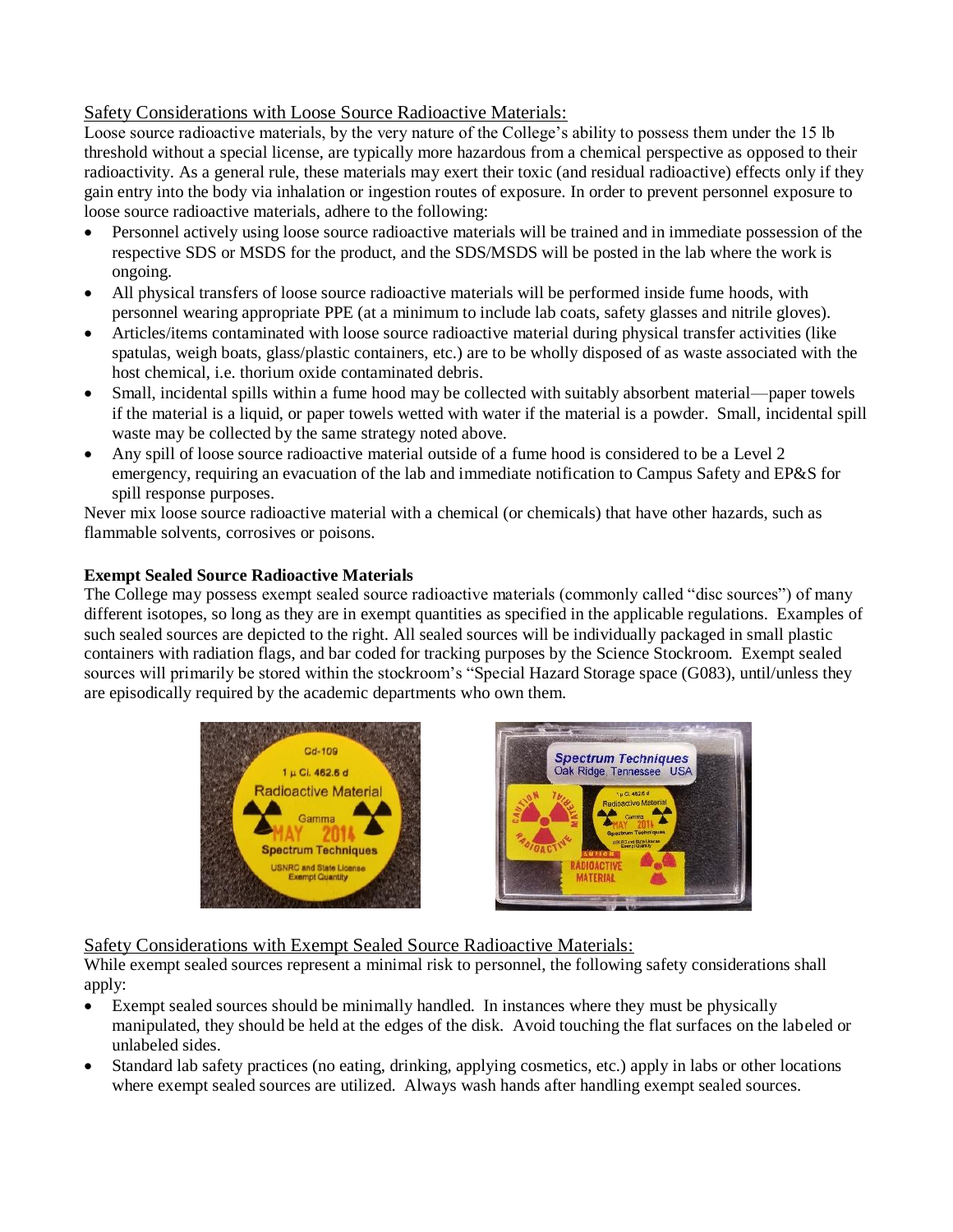• Since exempt sealed sources are small and easy to misplace, always return them to their radiation flagged and bar coded plastic container following use.

Never intentionally damage exempt sealed sources (by cutting, breaking, sectioning, etc.), which would otherwise increase the hazard associated with the material. Further, exempt sealed sources that are accidentally damaged must be immediately taken out of service and given to EP&S for disposal purposes.

#### **Naturally Radioactive Minerals, Rocks and Ores**

All minerals, rock and ores (to some extent) have the capacity to contain trace amounts of uranium or thorium, thereby making such materials naturally radioactive. Examples of such materials (uranite and carnotite) are depicted below. The NYSDOH specifically exempts naturally radioactive minerals, rocks and ores from their regulations, so long as they are not processed or reduced in any way, shape or form (i.e. grinding, shaping, etc.).



#### Safety Considerations with Naturally Radioactive Minerals, Rocks and Ores:

Regardless of the fact that these materials are exempt from the NYSDOH regulations if the above criteria apply, personnel exposure to radiation hazards should be controlled and/or minimized by adhering to the following:

- Materials known to possess radioactive characteristics should always be minimally handled, and personnel should always wear disposable gloves if handling is a necessity.
- The display of materials known or suspected to contain radiation hazards should employ shielding tactics to prevent personnel exposure. Similarly, the storage of such materials should provide mechanisms to both shield the materials and prevent access to them by unauthorized personnel.

Field work that collects material samples from outcrops or other locations where there is the potential for a radiation hazard should be led by individuals knowledgeable in recognizing this hazard, and hand-held Geiger-Mueller counters should be used as necessary to evaluate this hazard.

## **4. Radiation Generating Equipment (X-Rays)**

The College currently maintains an inventory of 10 X-ray units, as follows:

- Archeology—2 Olympus and 1 Bruker portable XRF's
- Biology—1 Quanta SEM
- Chemistry—1 Rigaku x-ray diffractometer
- Geoscience—1 Thermo XRF
- Physics—4 3B Scientific Tel-X-Ometers

#### Regulatory/Management Considerations:

NYSDOH regulations require both X-ray unit registration and a regular fee to be paid on a per device basis. The Assistant Director of EP&S will maintain and display the X-ray facility registration certificate in office #G076 of the Taylor Science Center, and the registration process (or de-registration process, where/when applicable) will be managed as follows:

- As noted above, the Director of EP&S must approve requests for new X-ray devices at least 30 days before ordering.
- Within 10 days of 1—the receipt of a new X-ray unit, or 2—the disposal/scrapping or sale of an existing registered X-ray unit, EP&S will make the appropriate notification to the NYSDOH. When such notifications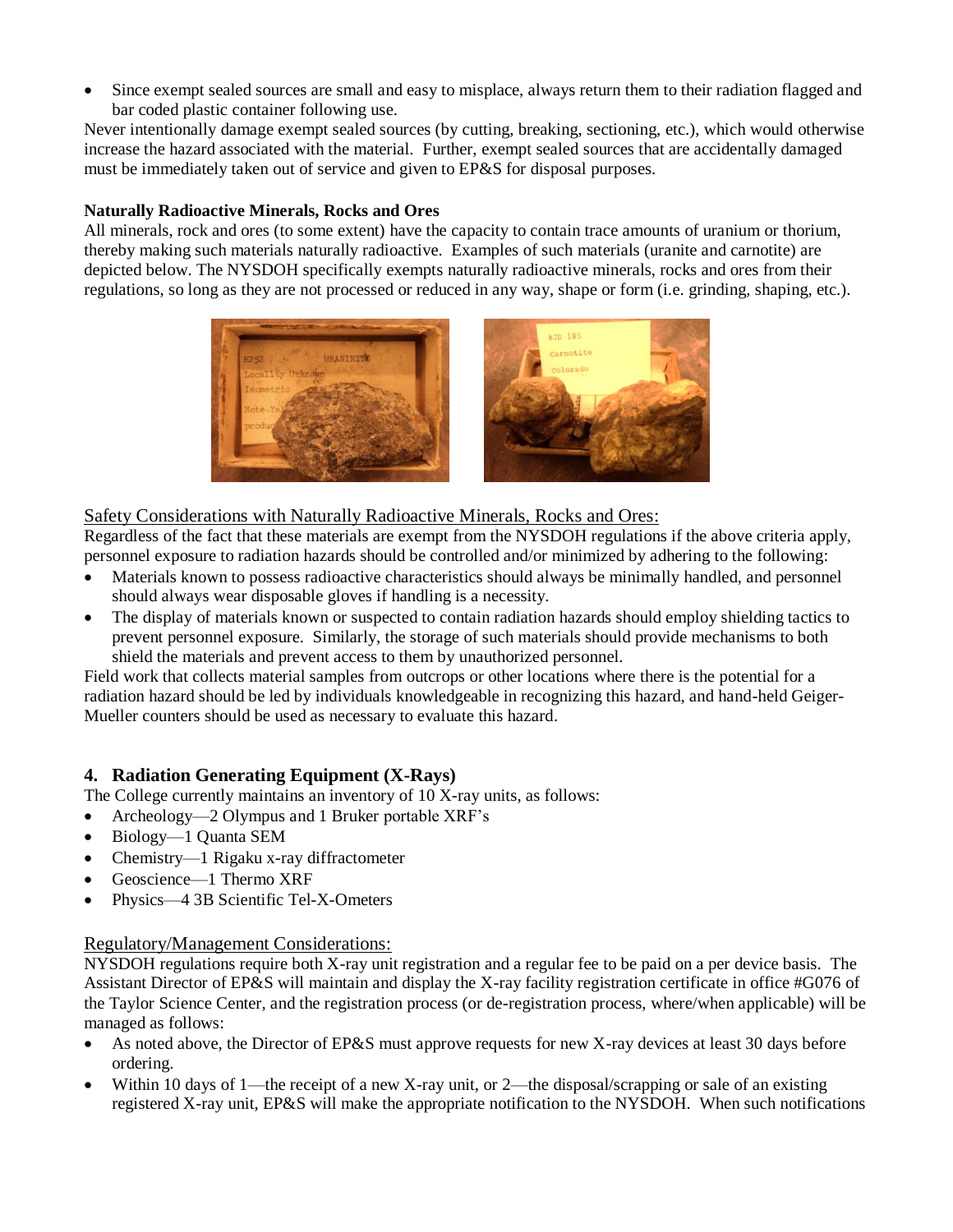are related to disposal/scrapping or sale transactions, EP&S will utilize and submit the form to the NYSDOH found at this [LINK.](https://www.health.ny.gov/forms/doh-2126.pdf)

• And, EP&S will be responsible for paying any/all X-ray fees to the NYSDOH as necessary to maintain the facility registration certificate.

X-Ray Device Safety Considerations:

- Departments and PI's shall develop written equipment SOP's and lab hazard evaluations (with the assistance of EP&S) to both serve as training tools for X-Ray users and to complement existing information provided by unit manufacturers. All such units will be maintained and operated strictly in accordance with such documentation, and EP&S will maintain copies of all written documentation.
- On an initial and bi-annual basis (or otherwise following X-Ray device relocation, tampering, modification or repair), documented inspections shall be performed on all College X-ray units as stipulated in Appendix 8-2 below.
- X-Ray safety signage and labeling for hazard awareness purposes will be employed as per the below:

#### **Lab Signage**

Labs or rooms where X-Ray devices will primarily be used shall be labeled with either stand-alone signs, or icons integrated into facility hazard signage, indicating "Radiation Generating Equipment" (or the like) is located within the space.



## **X-Ray Device Labels or Lights**

Individual X-Ray devices shall be identified with either "Caution—X-Rays" signs, or warning lights indicative of the same.



## **Open Beam Caution Labels**

Lastly, in the case of the 3 portable XRF units that can be operated as an "open beam", warning labels are required at the tube head.

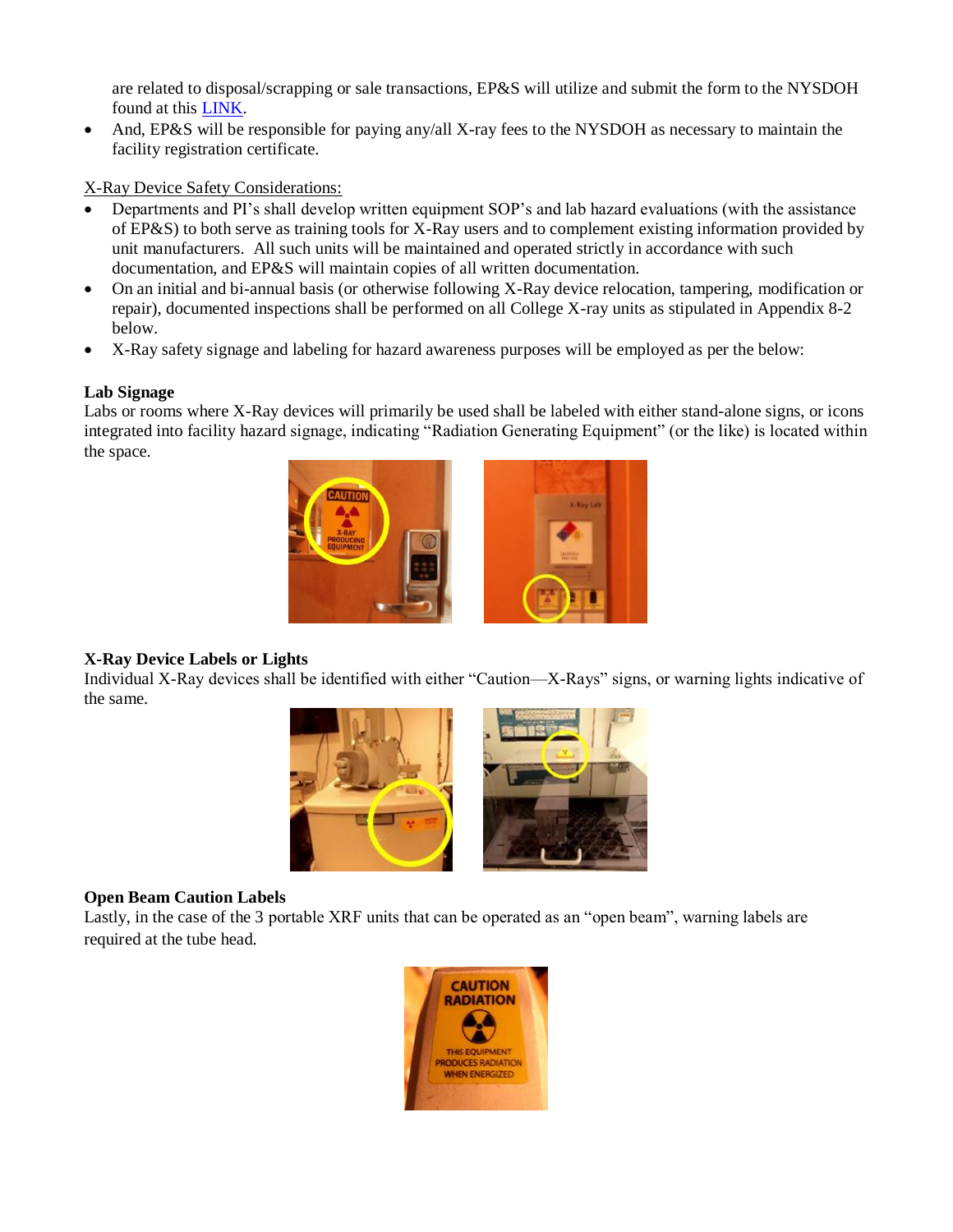Use of Portable X-ray Devices for Outdoor Field Work:

The configuration and utility of the Archeology department's 3 portable XRF's permit them to be used in outdoor field work environments. In such instances, the following considerations apply:

- Since outdoor XRF use is typically performed without a shielded test chamber, appropriate safe work practices must be utilized to effectively shield device users from scattered X-ray hazards. This could include, but is not limited to, using lead blankets or foil to shroud the beam and sample area.
- Using the portable XRF's in most outdoor field work areas of New York State is generally permissible. However, the use of such devices within the 5 boroughs of New York City, or any other non-New York State locality, must comply with the local or NYSDOH equivalent regulations that apply. Planned field work excursions to these areas must take appropriate measures to assure compliance, which could include but are not limited to the following:
	- o Obtaining the necessary reciprocity agreements with other states; and
	- o Possession of the NYSDOH's facility registration certificate, the device's operating guidelines and this SOP when in the field.
- All short-term/temporary uses of a portable XRF in an outdoor field work environment shall be approved by EP&S in accordance with Appendix 8-3 below. EP&S will maintain a copy of the approval form (and any other supporting documentation from other regulatory agencies) during periods when a portable XRF is outside of Hamilton College property. EP&S will also terminate the approved off campus use by completing the appropriate portions of the form, and will retain completed forms as a part of the program's permanent record.

## **5. Radiation-Containing Analytical Equipment**

Certain analytical devices (and other types of equipment used in lab settings—see below) are often manufactured with sealed internal radiation sources. Very specific NYSDOH and/or federal Nuclear Regulatory Commission (NRC) regulations apply with regard to the management of these devices and their radiation hazard, which often are both equipment and manufacturer specific. The procurement of any radiation-containing analytical (or other) equipment must be approved and authorized by EP&S. Currently, the College has 2 such devices in the Taylor Science Center that must be managed as described below.

## **Agilent Electron Capture Detector (ECD)**

This device contains a sealed radioactive source, nickel-63 at 15 mCi, which is a low energy beta emitter with a half-life of 100 years. Radiation from this source cannot be detected outside of the source housing so does not normally pose a radiation hazard to personnel. College personnel are not authorized to remove this source, and only the manufacturer (or other authorized designees) may perform repair, cleaning or maintenance activities. The device shall be labeled to indicate it has an internal radiation source.



## **Wallac Liquid Scintillation Counter (LSC)**

This device contains a sealed radioactive source, europium-152 at 20 uCi, which is a beta emitter with a half-life of 13.5 years. Radiation from this source cannot be detected outside of the source housing so does not normally pose a radiation hazard to personnel. College personnel are not authorized to remove this source, and only the manufacturer (or other authorized designees) may perform repair, cleaning or maintenance activities. The device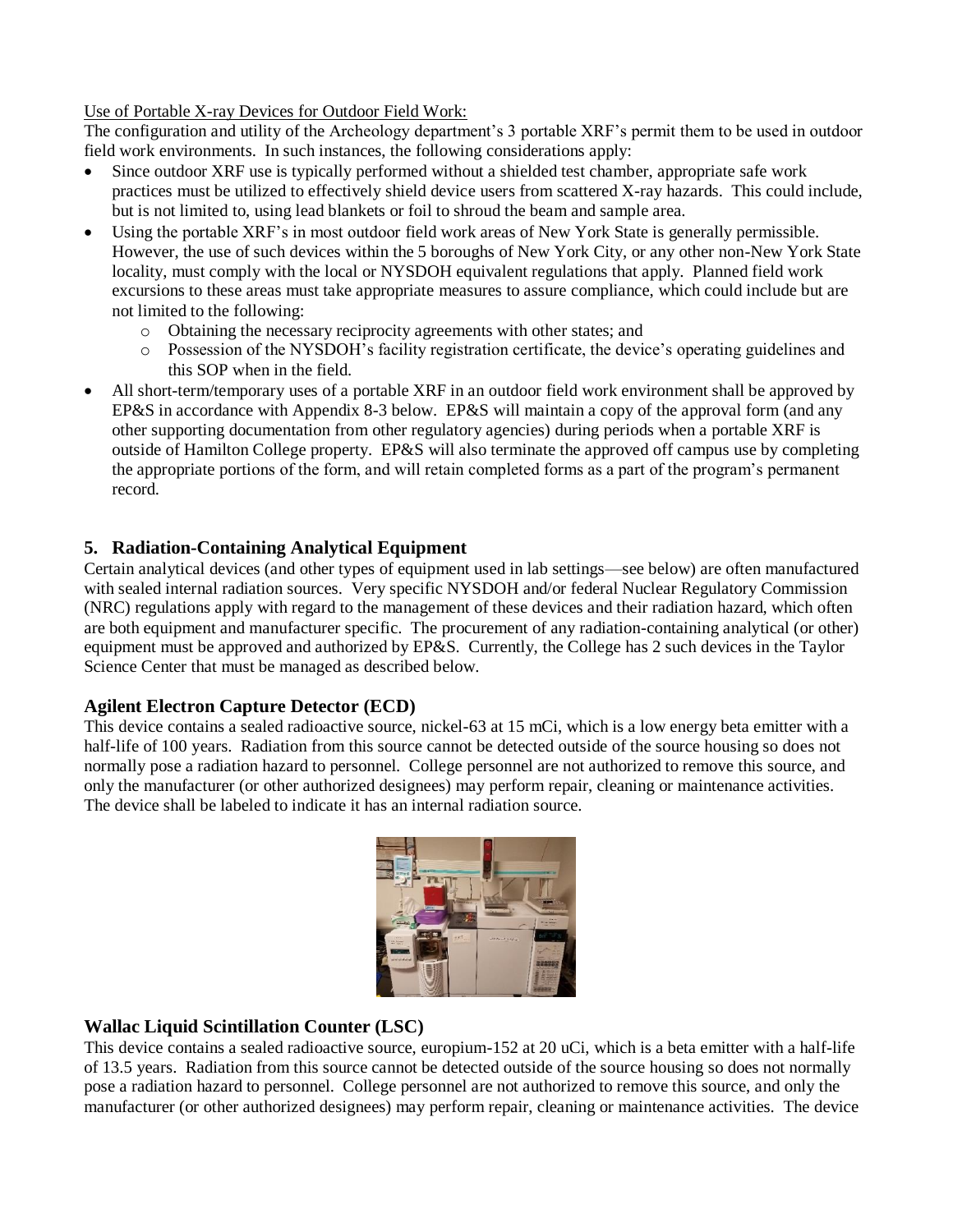shall be labeled to indicate it has an internal radiation source.



#### Other Regulatory Requirements:

Both the Agilent ECD and the Wallac LSC are considered to be "generally licensed devices", for which manufacturers are required to notify the NRC within 10 days following purchase transactions by end users, like the College. The College is obligated notify the NRC and NYSDOH within 30 days if it sells/transfers such devices to other qualified end users, or disposes of them outright. For generally licensed devices with sealed radioactive sources <100 uCi in activity (like the LSC), end users are not required to regularly perform any leak detection activities. However, for generally licensed devices at or >100 uCi in activity (like the ECD), the following rules apply.

- The Agilent ECD must be inventoried and leak tested every 6 months, and samples are to be sent off site for assessment by an authorized lab. The following actions apply based upon leak test results:
	- o No action required if leak test reveals removable contamination <0.005 uCi.
	- $\circ$  If the leak test reveals contamination >0.005 uCi, the device must be taken out of service and the NRC/NYSDOH must be notified.

All leak test (and other related maintenance activities) associated with the Agilent ECD will be performed by the Science Center instrumentation specialist, and records will be forwarded to EP&S for permanent recordkeeping.

#### Other Types of Radiation-Containing Equipment in Lab Settings:

Other types of radiation-containing equipment (like static eliminators placed inside balances, as on the right) contain very specific radioactive isotopes, and special compliance obligations apply to the College's use, possession and disposal of the equipment. In this specific situation, the static eliminator contains polonium-210 at 500 uCi in activity, with a half-life of 138 days. This alpha emitter is only effective as a static eliminator for about 1 year, after which the College is obligated to return the equipment to the manufacturer for disposal.

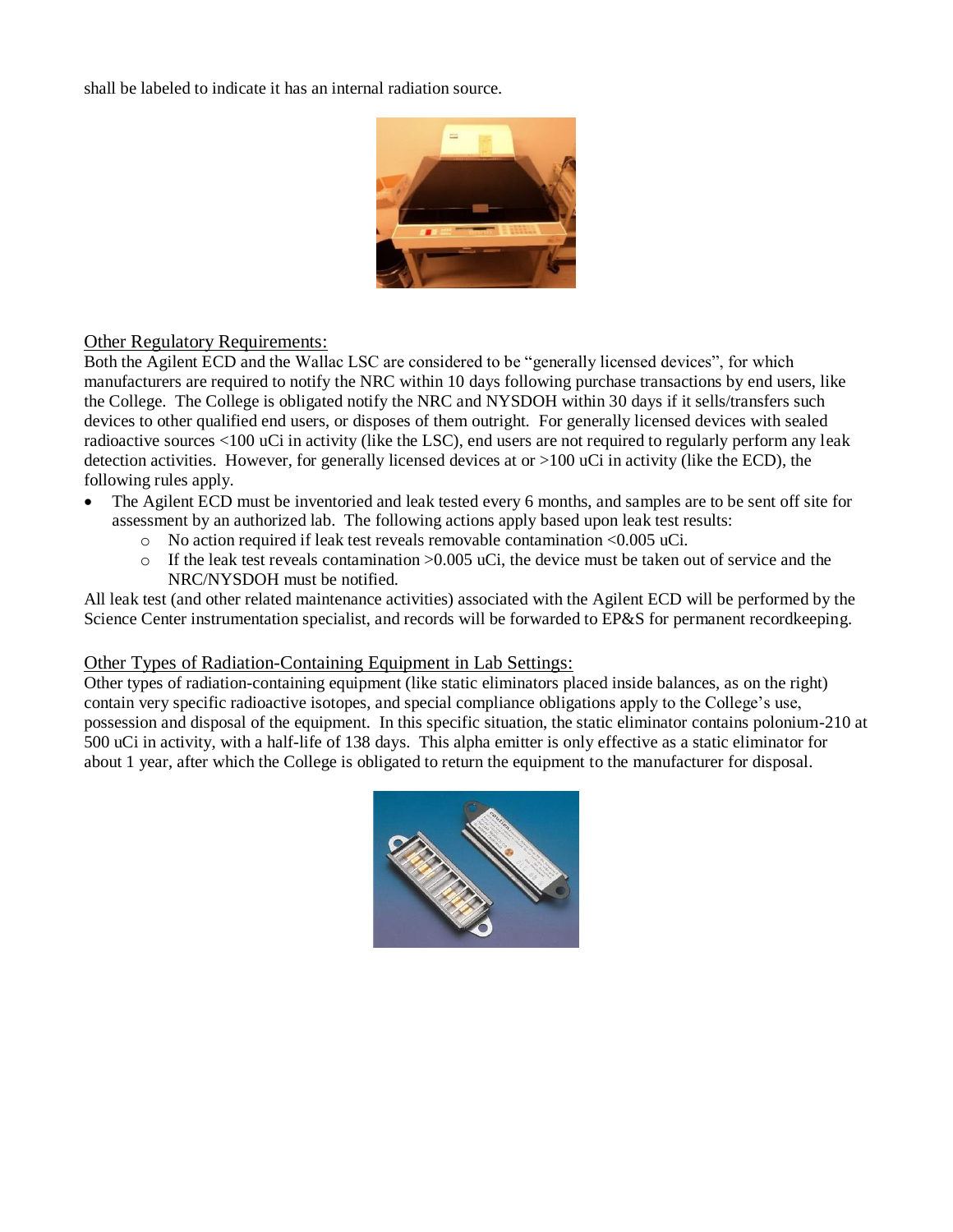#### **Appendix 8-1**

#### **Acquisition/Procurement Approval Form for Radioactive Materials, Radiation Generating Equipment (X-Rays) & Radiation-Containing Analytical Equipment**

The acquisition/procurement of certain radioactive materials (loose source materials or exempt sealed sources), radiation generating equipment (X-Rays) & radiation-containing analytical equipment must be approved by the Director of EP&S a minimum of 30 days before the ordering of such materials using the form below. Approval may be noted as granted, conditional or denied, based upon general licensee compliance (or other) obligations in accordance with this section of the CHP.

| <b>Requestor name:</b>                                                                                                 | Department:                           | Lab#:          |
|------------------------------------------------------------------------------------------------------------------------|---------------------------------------|----------------|
| <b>Email:</b>                                                                                                          | Phone #:                              | Date:          |
| <b>Requestor signature:</b>                                                                                            |                                       |                |
| Dept. Chair Signature/Date:                                                                                            |                                       |                |
| Provide sufficient material/equipment description below to facilitate approval determination, such as:                 |                                       |                |
| The isotope, weight and activity level of loose source material<br>$\bullet$                                           |                                       |                |
| The isotope, half-life and activity level of exempt sealed sources<br>$\bullet$                                        |                                       |                |
| The manufacturer, model $#$ and type of $X$ -Ray<br>$\bullet$                                                          |                                       |                |
| The manufacturer, model #, source isotope and activity level of radiation-containing analytical equipment<br>$\bullet$ |                                       |                |
|                                                                                                                        |                                       |                |
|                                                                                                                        |                                       |                |
|                                                                                                                        |                                       |                |
|                                                                                                                        |                                       |                |
|                                                                                                                        |                                       |                |
|                                                                                                                        |                                       |                |
|                                                                                                                        |                                       |                |
| Will the use of loose source material result in the generation of radioactive or mixed radioactive/hazardous           |                                       | Y<br>N/A<br>IN |
| waste?                                                                                                                 |                                       |                |
| If yes, does the department have sufficient funding to cover such disposal costs?                                      |                                       | N/A            |
| Are sufficient laboratory control measures in place where the materials/equipment are to be used?                      |                                       |                |
| If no, please provide a description of how/when such lab control measures will be implemented, and who will            |                                       |                |
| pay for any such upgrades.                                                                                             | <u> 1980 - Jan Barbarat, martin a</u> |                |
|                                                                                                                        |                                       |                |
|                                                                                                                        |                                       |                |
| Will there be disposal costs associated with source disposal for radiation-containing analytical equipment?            |                                       | N/A            |
| If yes, does the department have sufficient funding to cover such disposal costs?                                      |                                       | N/A            |

| <b>EPS&amp;S Approval Determination</b> |                                     |                        |  |
|-----------------------------------------|-------------------------------------|------------------------|--|
| $\Box$ Approval Granted                 | <b>Conditional Approval Granted</b> | <b>Approval Denied</b> |  |
| Determination Justification:            |                                     |                        |  |
|                                         |                                     |                        |  |
|                                         |                                     |                        |  |
|                                         |                                     |                        |  |
|                                         |                                     |                        |  |
|                                         |                                     |                        |  |
| <b>EP&amp;S</b> Signature:              |                                     | Date:                  |  |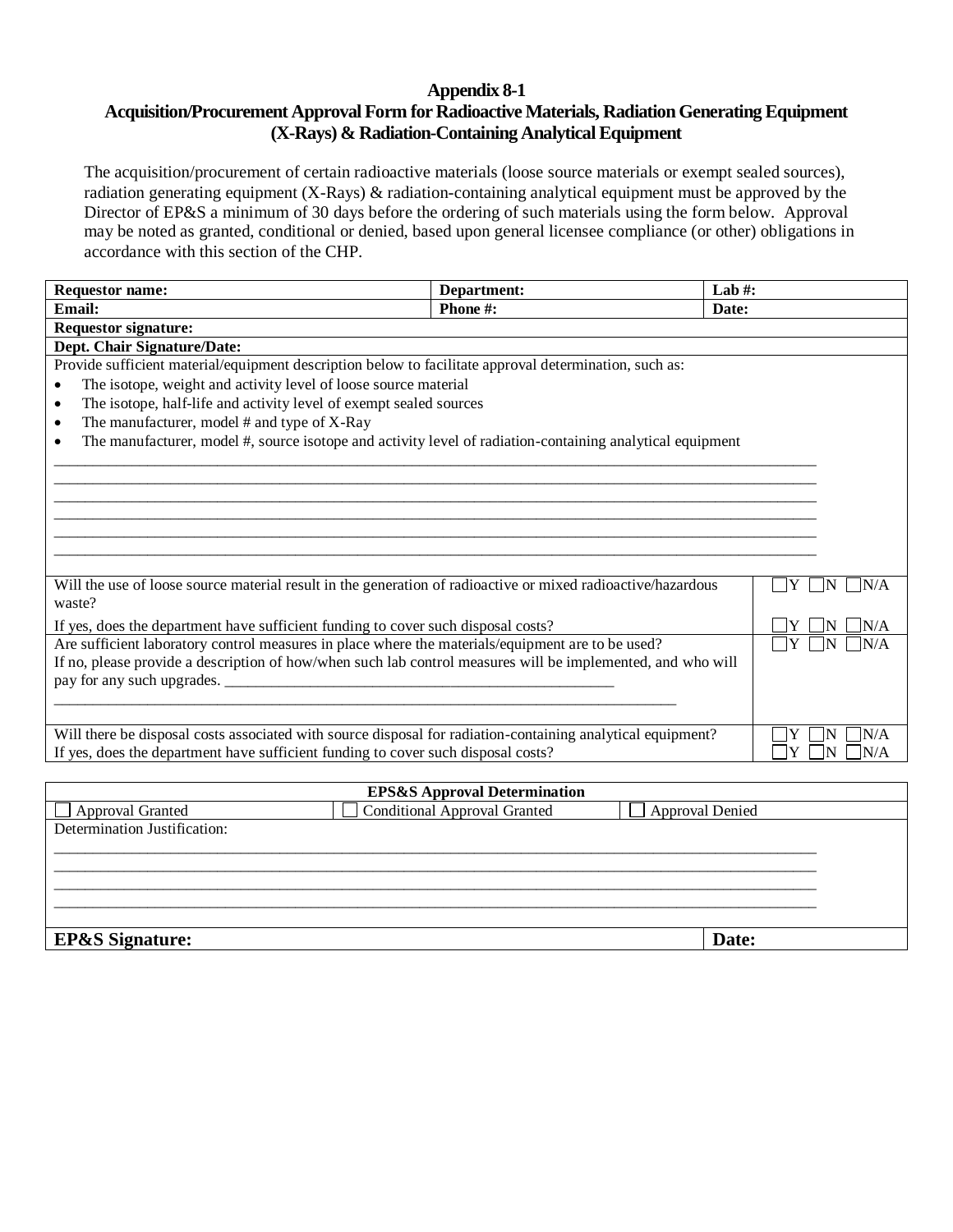## **Appendix 8-2 Initial, Bi-Annual & Episodic X-Ray Inspection Form**

## **Use table below to evaluate radiation survey**

| survey meter readings<br>(milliRem/hr) | findings       | action needed       |
|----------------------------------------|----------------|---------------------|
| 0.5                                    | desirable      | none                |
|                                        |                | increase monitoring |
| $0.5 - 0.9$                            | acceptable     | frequency           |
| $.0 - 2.0$                             | not acceptable | remove from service |

#### **3B Scientific Tel-X-Ometers (4) in Science G037**

| Background                  | milliRem/hr |
|-----------------------------|-------------|
| Serial #                    | 037205      |
| <b>Operating Conditions</b> | 30kV 50mA   |
| Scatter shield              | milliRem/hr |
| Backstop area               | milliRem/hr |
| Action needed:              |             |

| Background                  | milliRem/hr |
|-----------------------------|-------------|
| Serial #                    | 60002539    |
| <b>Operating Conditions</b> | 30kV 50mA   |
| Scatter shield              | milliRem/hr |
| Backstop area               | milliRem/hr |
| Action needed:              |             |

| Background                  | milliRem/hr |
|-----------------------------|-------------|
| Serial #                    | 060402      |
| <b>Operating Conditions</b> | 30kV 50mA   |
| Scatter shield              | milliRem/hr |
| Backstop area               | milliRem/hr |
| Action needed:              |             |

| Background                  | milliRem/hr |
|-----------------------------|-------------|
| Serial #                    | 013309      |
| <b>Operating Conditions</b> | 30kV 50mA   |
| Scatter shield              | milliRem/hr |
| Backstop area               | milliRem/hr |
| Action needed:              |             |

#### **Bruker Tracer Vi pXRF**

| Background           | milliRem/hr |
|----------------------|-------------|
| Serial #             | 900F3976    |
| Operating conditions | $kV$ mA     |
| Probe housing        | milliRem/hr |
| Grip                 | milliRem/hr |
| $30 \text{ cm}$      | milliRem/hr |
| 100 cm or test stand | milliRem/hr |
| Action needed:       |             |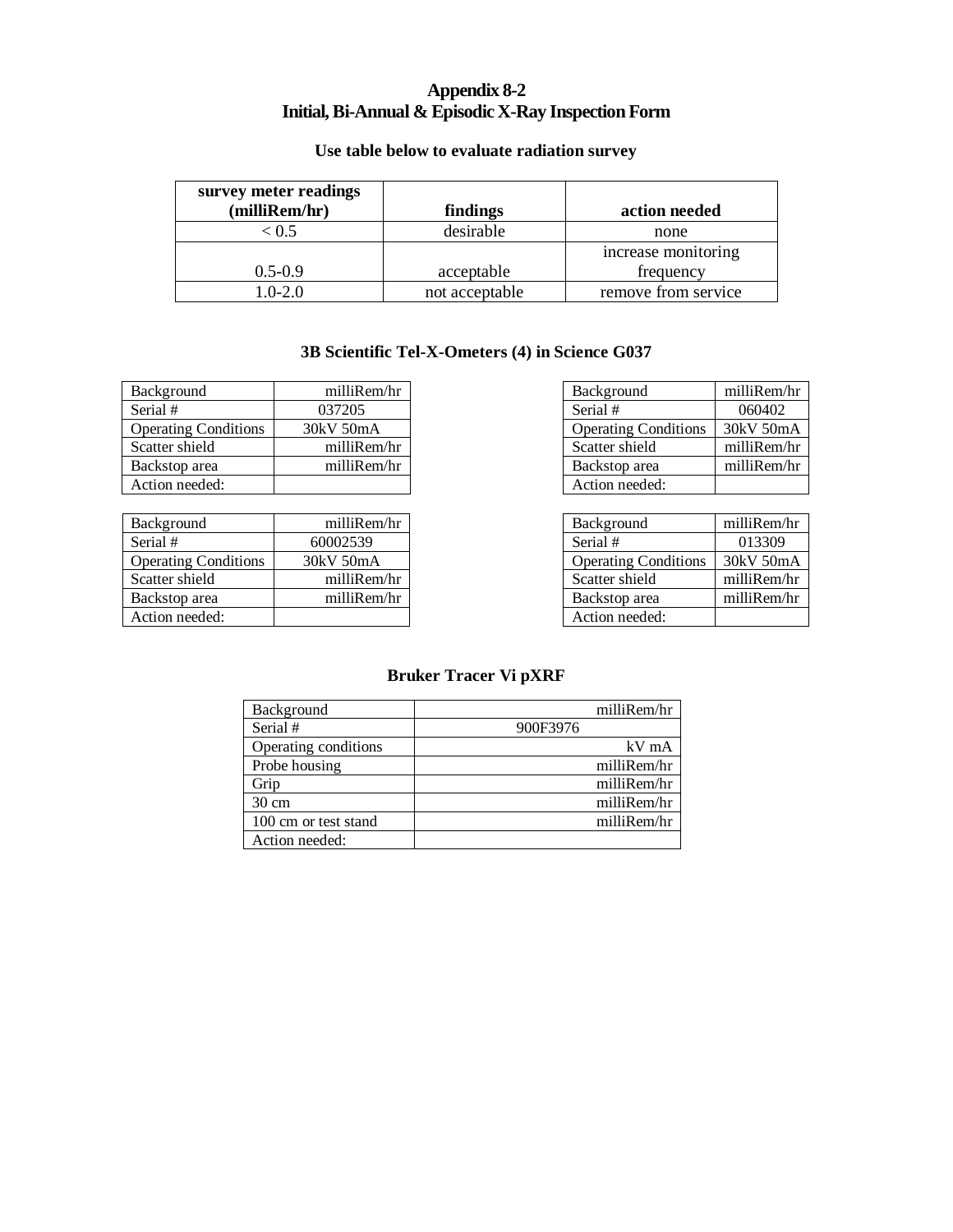# **Thermo Perform'X XRF Spectrometer in 1037**

| Background            | milliRem/hr    |
|-----------------------|----------------|
| Serial #              | <b>PFX-302</b> |
| Operating conditions  | 45kV 45mA      |
| Sample intro. shutter | milliRem/hr    |
| Tube housing          | milliRem/hr    |
| Goniometer housing    | milliRem/hr    |
| Action needed:        |                |

## **Rigaku Mini-Flex XRD Spectrometer in 1071**

| Background           | milliRem/hr |
|----------------------|-------------|
| Serial #             | BD09696     |
| Operating conditions | 30kV 15mA   |
| Sample chamber door  | milliRem/hr |
| Xray tube housing    | milliRem/hr |
| Detector housing     | milliRem/hr |
| Action needed:       |             |

# **FEI Quanta 400 Scanning Electron Microscope in 2040**

| Background             | milliRem/hr |
|------------------------|-------------|
| Serial #               | D7584       |
| Operating conditions   | 30kV 150uA  |
| Sample chamber housing | milliRem/hr |
| Detector housing       | milliRem/hr |
| Column                 | milliRem/hr |
| Action needed:         |             |

| (inspector name)   | (signature)              | (date) |
|--------------------|--------------------------|--------|
| Survey meter used: | <b>Calibration date:</b> |        |